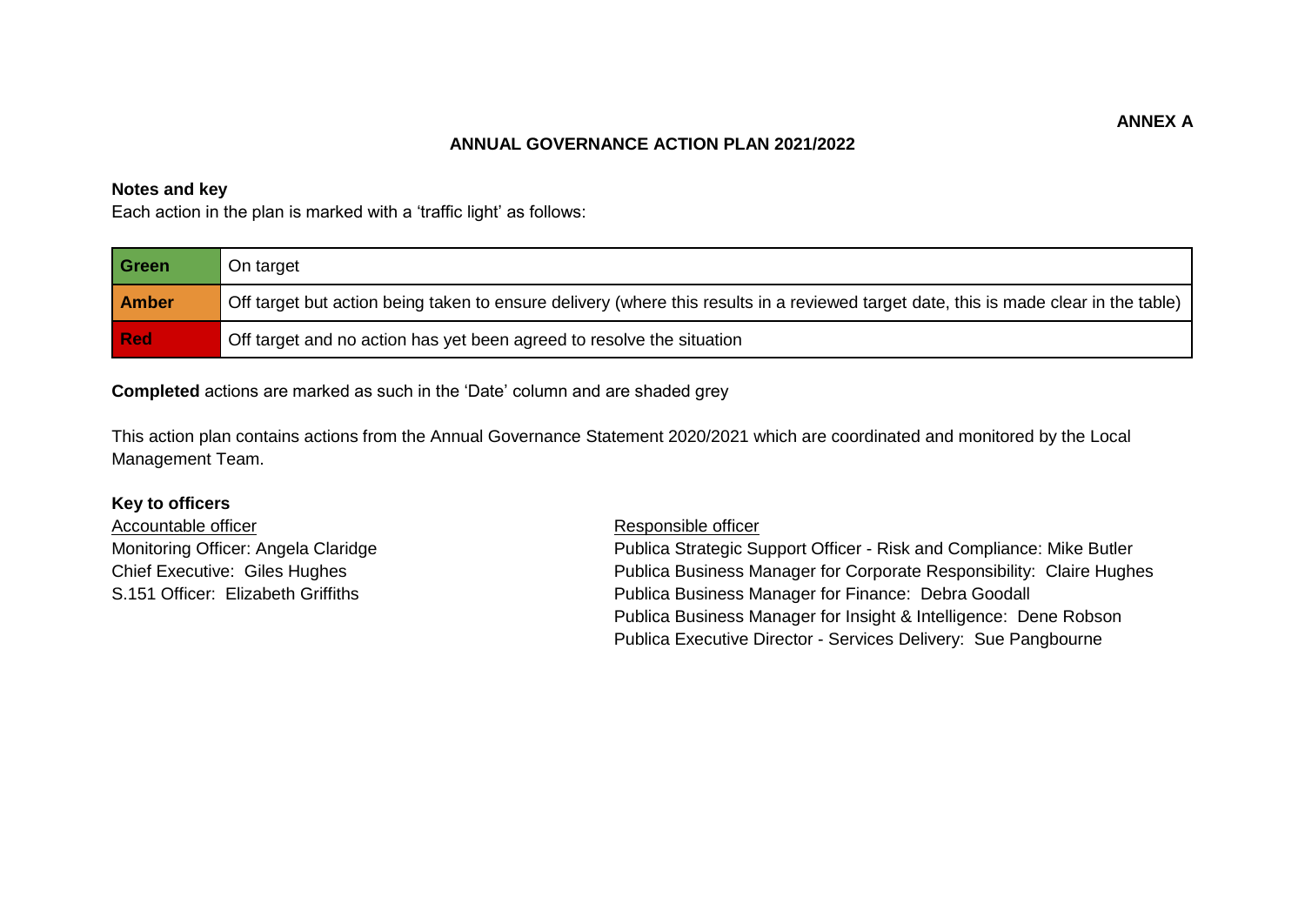|                                                                          | Key Area of Focus  | Actions                                                                                                                                                                                                                                                                                                                                                                                                                                                                                                                                                                                         | Responsible<br>Officer                                                                                                                               | Accountable<br><b>Officer</b>                    | Completion<br>due by                | Progress                                                                                                                                                                                                                                                                                                                                                                                                                           |
|--------------------------------------------------------------------------|--------------------|-------------------------------------------------------------------------------------------------------------------------------------------------------------------------------------------------------------------------------------------------------------------------------------------------------------------------------------------------------------------------------------------------------------------------------------------------------------------------------------------------------------------------------------------------------------------------------------------------|------------------------------------------------------------------------------------------------------------------------------------------------------|--------------------------------------------------|-------------------------------------|------------------------------------------------------------------------------------------------------------------------------------------------------------------------------------------------------------------------------------------------------------------------------------------------------------------------------------------------------------------------------------------------------------------------------------|
| $\mathsf{G}$<br>$\overline{R}$<br>$\mathsf E$<br>$\mathsf E$<br>N        | Risk register      | Review the channels through which risks are<br>escalated to the risk register to ensure the<br>contents are always current, relevant and<br>complete.<br>Review risk management policy and<br>$\bullet$<br>procedures to ensure risks are properly<br>identified, recorded and escalated to the<br>relevant strategic risk register as appropriate.<br>Governance Group to carry out a quarterly<br>review of operational risk registers to ensure<br>that they are being appropriately populated<br>and that emerging high level risks are being<br>escalated to strategic/corporate register. | Publica<br><b>Business</b><br>Manager for<br>Corporate<br>Responsibility<br>Publica<br><b>Business</b><br>Manager for<br>Corporate<br>Responsibility | <b>Chief Executive</b><br><b>Chief Executive</b> | January<br>2022<br>February<br>2022 | New risk management Policy to be<br>presented to Audit and General<br>Purposes Committee in February<br>2022.<br>Governance Group reviewed<br>operational risk registers in January.<br>A separate Risk Group will now be<br>established to review and share risk<br>registers across Publica and the<br>Councils.                                                                                                                 |
| $\overline{2}$<br>G<br>$\overline{R}$<br>$\mathsf E$<br>$\mathsf E$<br>N | Performance report | Review the KPIs measured on the<br>performance report to ensure they reflect the<br>Council's current priorities and concerns.                                                                                                                                                                                                                                                                                                                                                                                                                                                                  | Publica<br><b>Business</b><br>Manager for<br>Insight &<br>Intelligence                                                                               | S.151 Officer                                    | March 2022                          | A review of KPIs was undertaken<br>during Autumn 2021 and Portfolio<br>Holders were requested to contact<br>service managers to understand the<br>range of data collected /available.<br>A mix of new and existing KPIs have<br>been agreed along with a new<br>reporting style. A Prototype of the new<br>'dashboard' style report has been<br>created is expected to be used for Q3<br>performance reporting to March<br>Cabinet |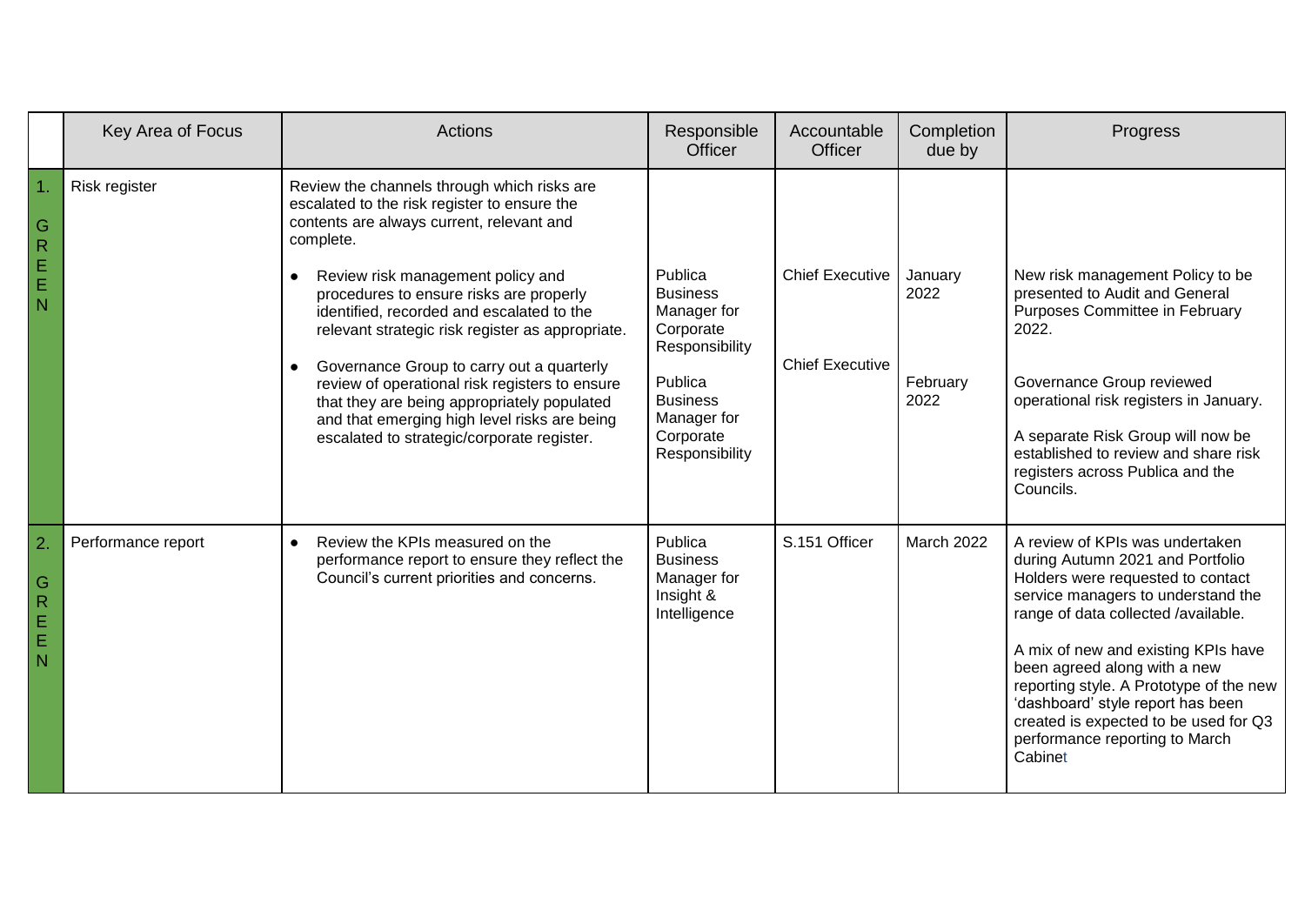| 3.<br>$\overline{\mathsf{G}}$<br>$\overline{R}$<br>$\mathsf E$<br>$\mathsf E$<br>l N | Constitution and schemes of<br>delegation review | To review and update the Council's<br>constitution.<br>Clarify and embed responsibility and<br>accountability between the Council's Senior<br>Leadership Team and Publica's Management<br>Team. | Monitoring<br>Officer<br>Publica<br>Executive<br>Director -<br>Service<br>Delivery                           | Monitoring<br>Officer<br><b>Chief Executive</b> | March 2022<br>March 2022        | On course for completion by end<br>March 2022<br>Local Leadership Team including<br>Lead Director for Publica.                     |
|--------------------------------------------------------------------------------------|--------------------------------------------------|-------------------------------------------------------------------------------------------------------------------------------------------------------------------------------------------------|--------------------------------------------------------------------------------------------------------------|-------------------------------------------------|---------------------------------|------------------------------------------------------------------------------------------------------------------------------------|
| 4.<br>G<br>$\overline{R}$<br>$\frac{1}{2}$<br>$\overline{N}$                         | Budget approvals                                 | Review of approvers on our Finance system to<br>ensure that all workflow approvals go to an<br>appropriate person.<br>Clarify responsibility and accountability of<br>Publica Officers.         | Publica<br><b>Business</b><br>Manager for<br>Finance<br>Publica<br><b>Business</b><br>Manager for<br>Finance | S.151 Officer<br>S.151 Officer                  | March 2022<br><b>March 2022</b> | Included as part of a bigger review on<br><b>Business World</b><br>Included as part of a bigger review on<br><b>Business World</b> |
|                                                                                      |                                                  | Provide financial management training to cover<br>budget management.                                                                                                                            | Publica<br><b>Business</b><br>Manager for<br>Finance                                                         | S.151 Officer                                   | <b>March 2022</b>               | Provided as and when needed.                                                                                                       |